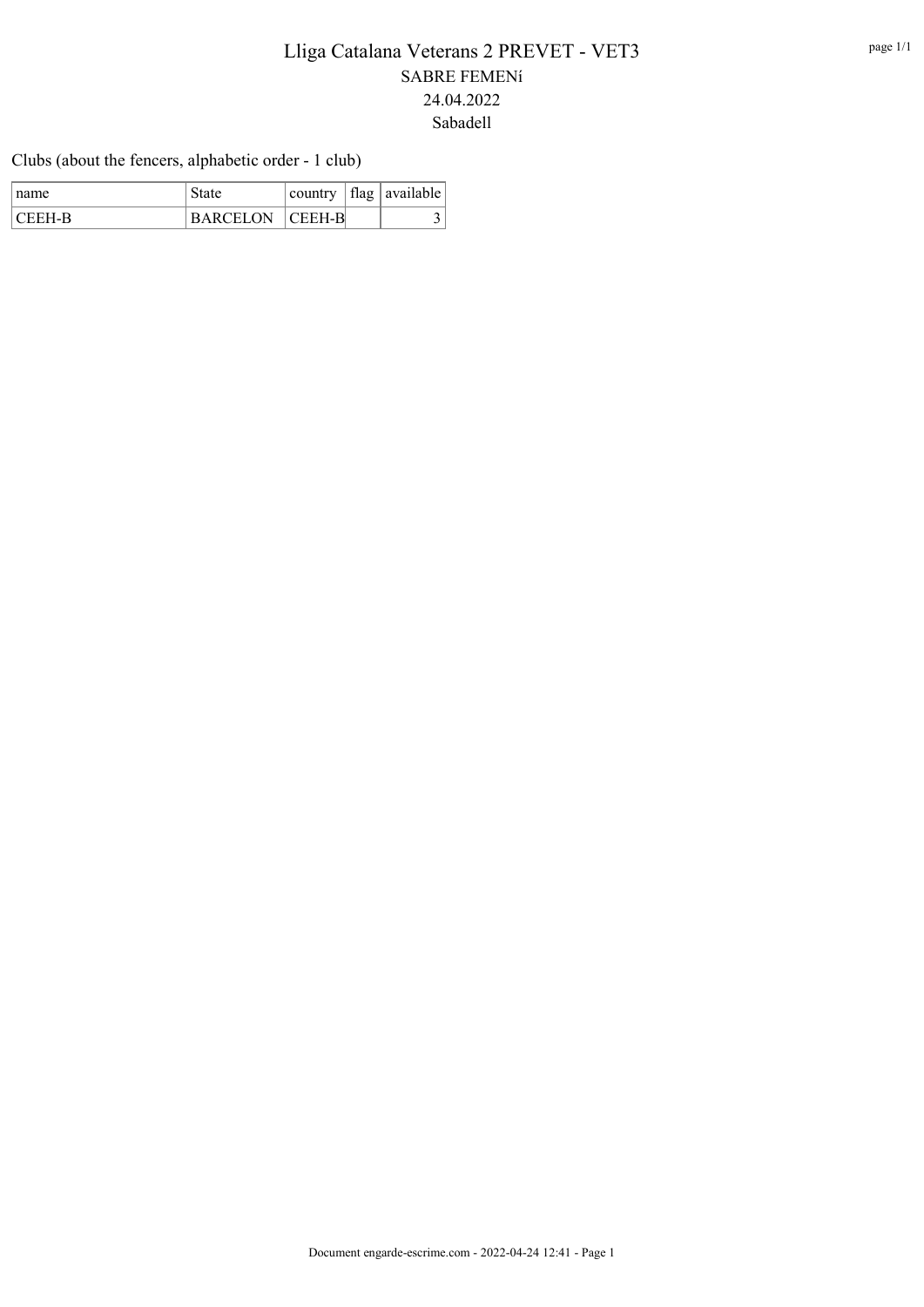Fencers (present, ordered by fencer number - 3 fencers)

| ran l | number   name and first name | club  |  |
|-------|------------------------------|-------|--|
|       | 6 SAAVEDRA SAAVEDRA Keila    | CEEH- |  |
|       | 8 DE BENITO Paula            | CEEH- |  |
|       | 11 LABRADOR FUSTER Rosa      | CEEH. |  |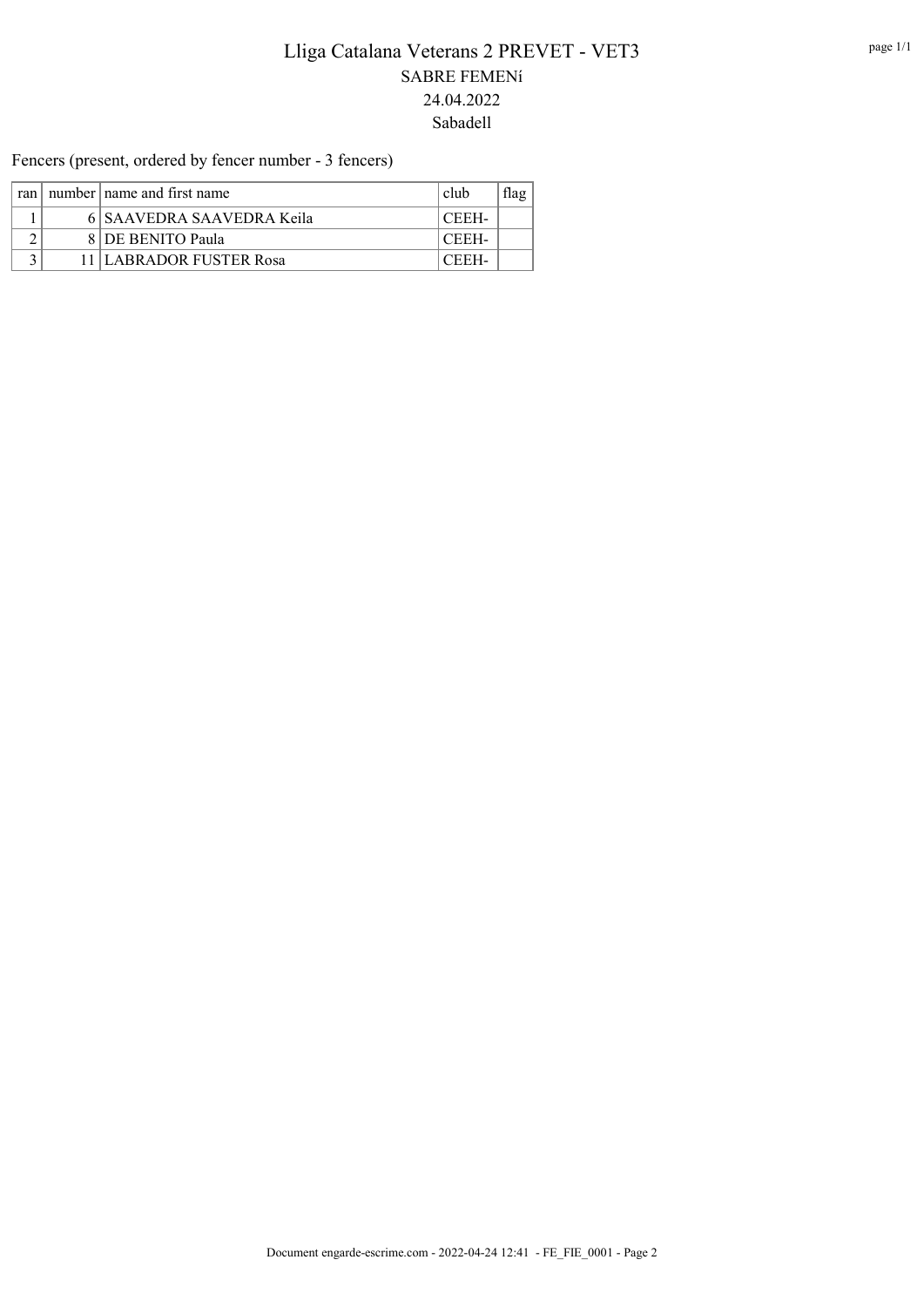Overall number of participants: 3 Number of participants among the 32 first fencers of the FIE ranking: 3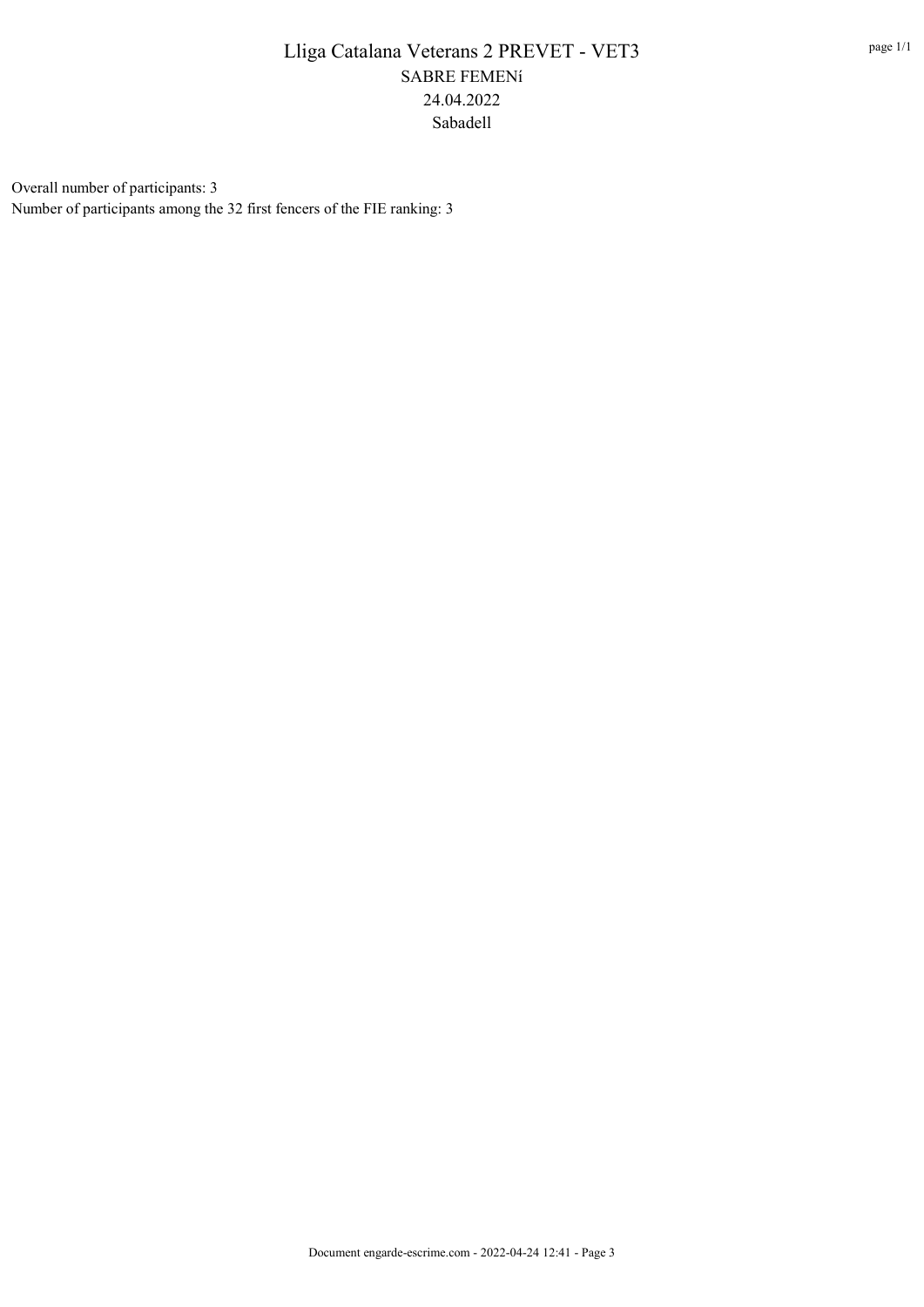### Formula of the competition

\_\_\_\_\_\_\_\_\_\_\_\_\_\_\_\_\_\_\_\_\_\_\_\_\_\_\_\_\_\_\_\_\_

Direct elimination : 3 fencers

Direct tableau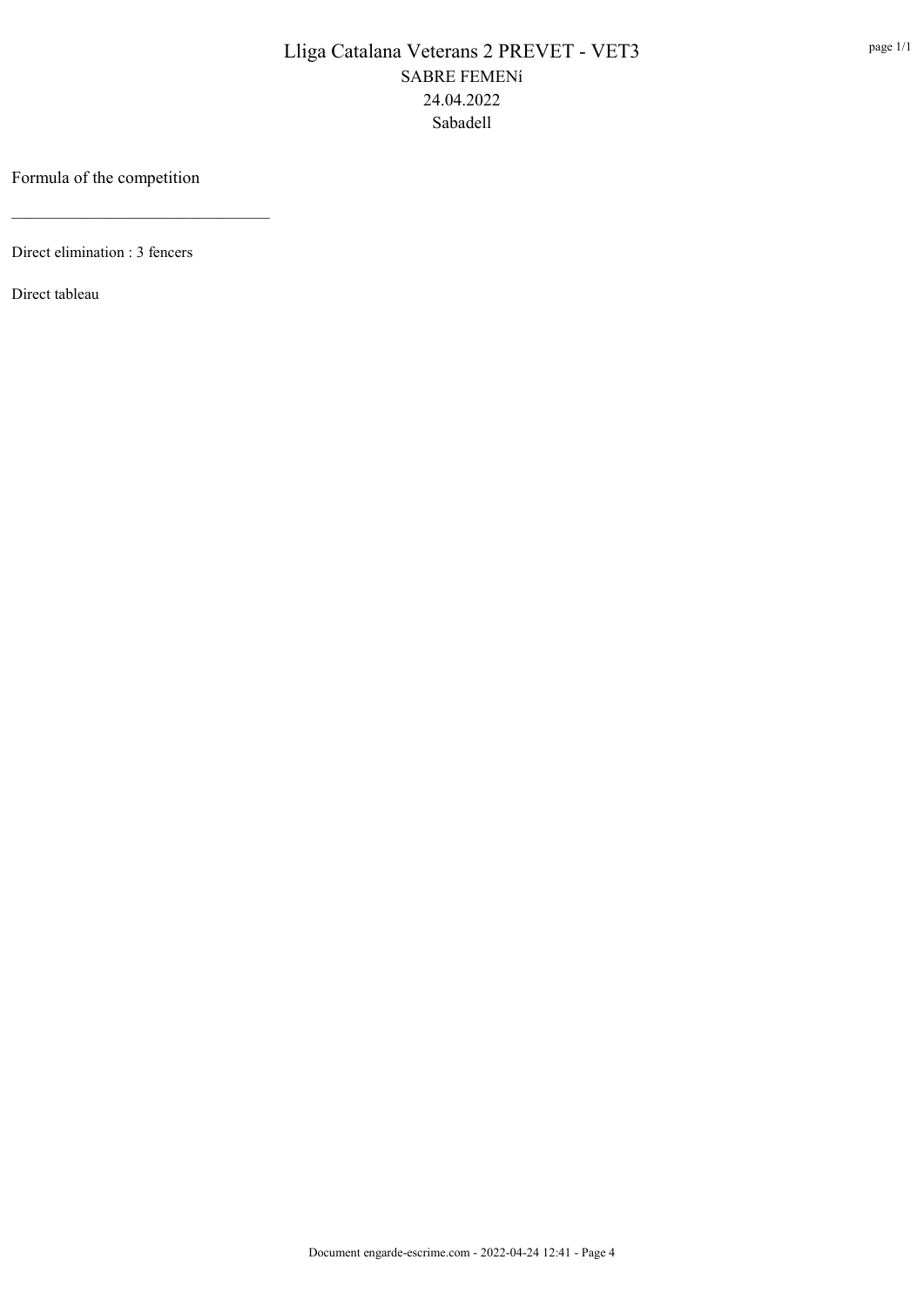|   | Semi-finals                 |        | Final                   |                    |
|---|-----------------------------|--------|-------------------------|--------------------|
|   | SAAVEDRA SAAVEDRA Keila     | CEEH-B |                         |                    |
|   |                             |        | SAAVEDRA SAAVEDRA Keila |                    |
| 4 | ---------                   |        |                         |                    |
|   |                             |        |                         | <b>SAAVEDRA SA</b> |
| 3 | <b>LABRADOR FUSTER Rosa</b> | CEEH-B |                         | 10/8               |
|   | 2 DE BENITO Paula           | CEEH-B | DE BENITO Paula<br>10/4 |                    |
|   |                             |        |                         |                    |